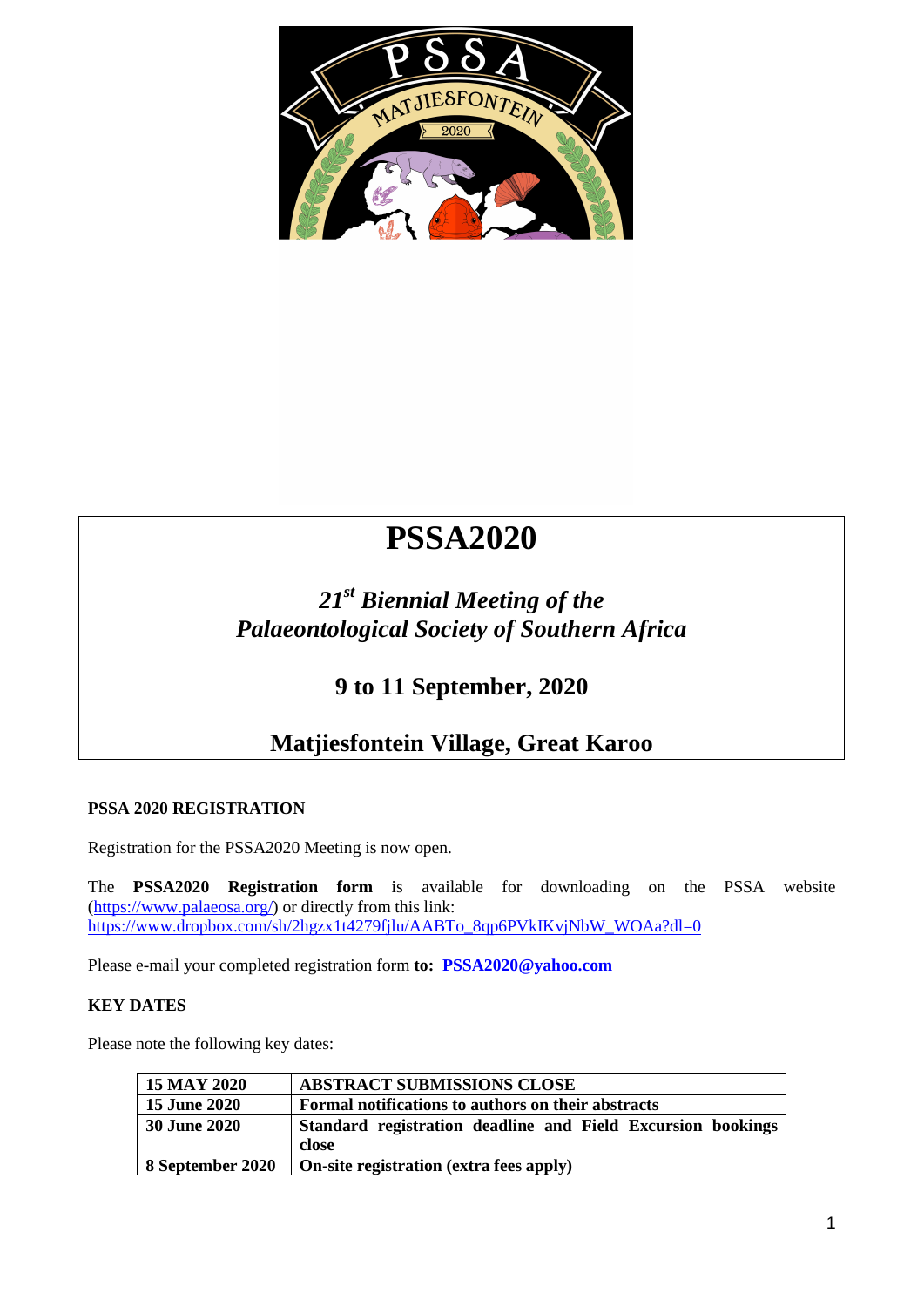#### **CONFERENCE FEES**

Conference fees for PSSA2020 are as follows:

| <b>Standard registration fees</b>        | R3000.00             |
|------------------------------------------|----------------------|
| <b>Student registration fees</b>         | R2000.00             |
| <b>Technical Staff registration fees</b> | R2500.00             |
| <b>Post-conference excursion fees</b>    | R <sub>1950.00</sub> |

The fees cover the costs of all catering during the conference *except* breakfast.

Fees should be paid into the PSSA bank account as detailed below. PLEASE use your surname and PSSA2020 as a **payment reference** and **e-mail the digital copy of your proof of payment to PSSA2020@yahoo.com**

| <b>Payment details:</b> | EFT                                                |
|-------------------------|----------------------------------------------------|
| <b>Account name:</b>    | <b>Palaeontological Society of Southern Africa</b> |
| <b>Bank:</b>            | <b>ABSA</b> cheque account                         |
| <b>Account number:</b>  | 40-4812-9240                                       |

To qualify for the standard registration rates listed above please pay your fees and e-mail the digital copy of your proof of payment to PSSA2020@yahoo.com by **30 June 2020**. Late registration fees will apply after this date.

#### **ABSTRACTS**

The **PSSA2020 Abstract template form** is available for downloading on the PSSA website [\(https://www.palaeosa.org/\)](https://www.palaeosa.org/) or directly from this link: [https://www.dropbox.com/sh/2hgzx1t4279fjlu/AABTo\\_8qp6PVkIKvjNbW\\_WOAa?dl=0](https://www.dropbox.com/sh/2hgzx1t4279fjlu/AABTo_8qp6PVkIKvjNbW_WOAa?dl=0)

Please e-mail your abstract **BEFORE 15 May to: PSSA2020@yahoo.com**

#### **CONFERENCE PROGRAMME**